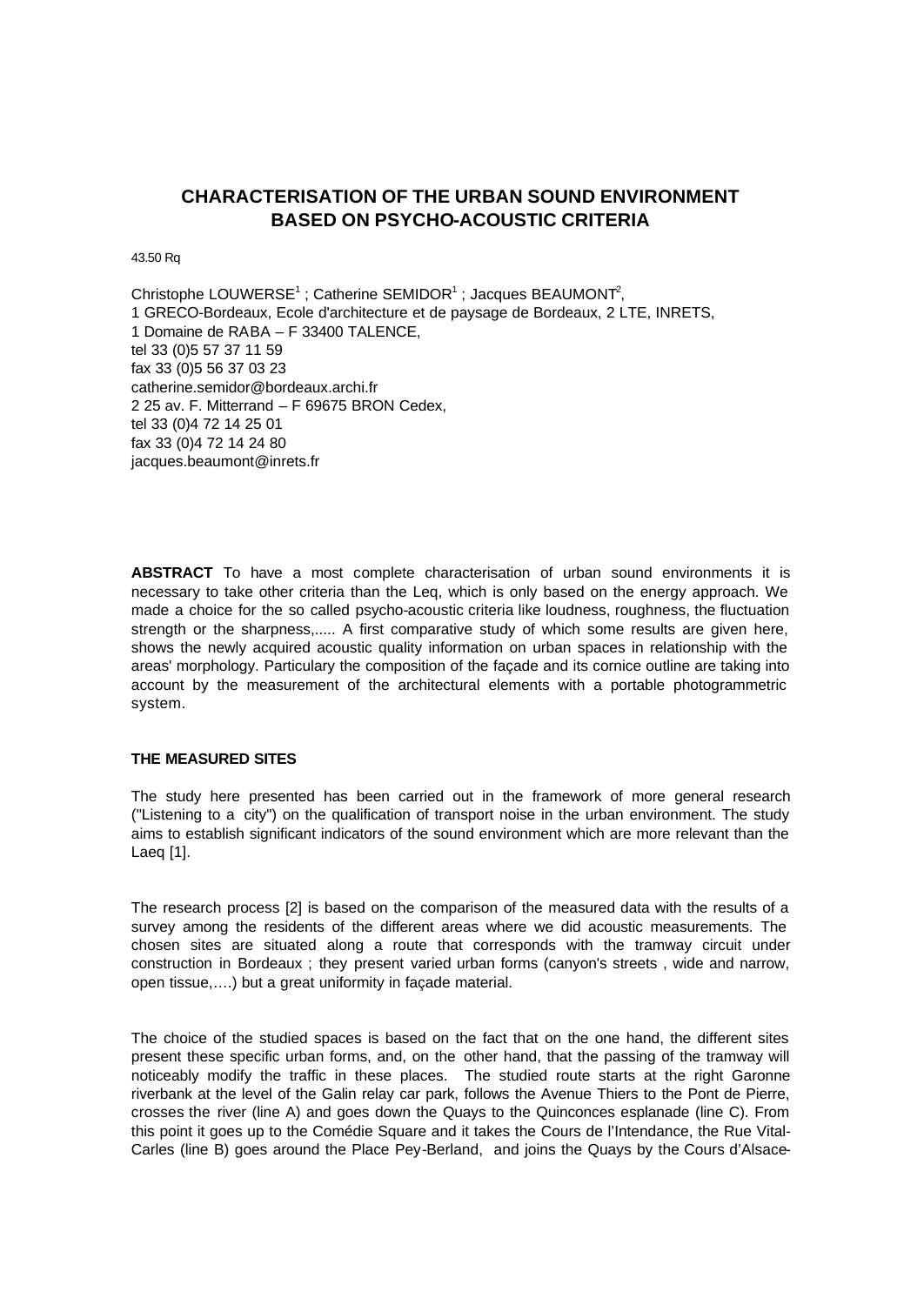

Figure 1 Map of the measurements areas

# **ACOUSTICAL DATA**

During one week we carried out sound measurements on each site and, when possible, simultaneously with a traffic count. The measurements were done with an adapted version of the dBENV software developed by the 01dB-Stell company and includes dBTRIG32 for the measurements and dBTRAIT32 for the off-line analysis. This set allows a lasting observation of a site by the backup of the spectra and by the sound triggered recordings.

As one of the fixed objectives was to describe the urban sound environment, in relation to means of transport, using indicators other than the Leq, at first we evaluated the psychoacoustical criteria commonly used to determine the nuisance produced by flying aircraft (such as the PNL and PNLT), as well as loudness measures. This option was chosen because of the frequence of use and the supposed relevance of these techniques for evaluating the nuisance level due to transport noise. As a result of bibliographical research, it appears that the subject of non-stationary urban noises has been very little considered and that the majority of the existing indicators have not been proposed for this work.

So, rather than doing numerous trials using a great number of criteria, measures using loudness and its modified versions (which are the easiest to use in software) were preferred. As the strict application of their definition would lead to believe, the scrutiny carried out using spectra of bands of one third of an octave over different periods (from several seconds to a whole day) shows that these three indicators do not describe urban soundscapes better than the Laeq, as their variations are similar [3].

The sequel to the study will be concerned with the comparison of the last criterium with psychoacoustical indicators such as roughness, fluctuation strength and sharpness which no doubt translate the spectral aspect of the perception better than the previous indicators which are more linked to the global level.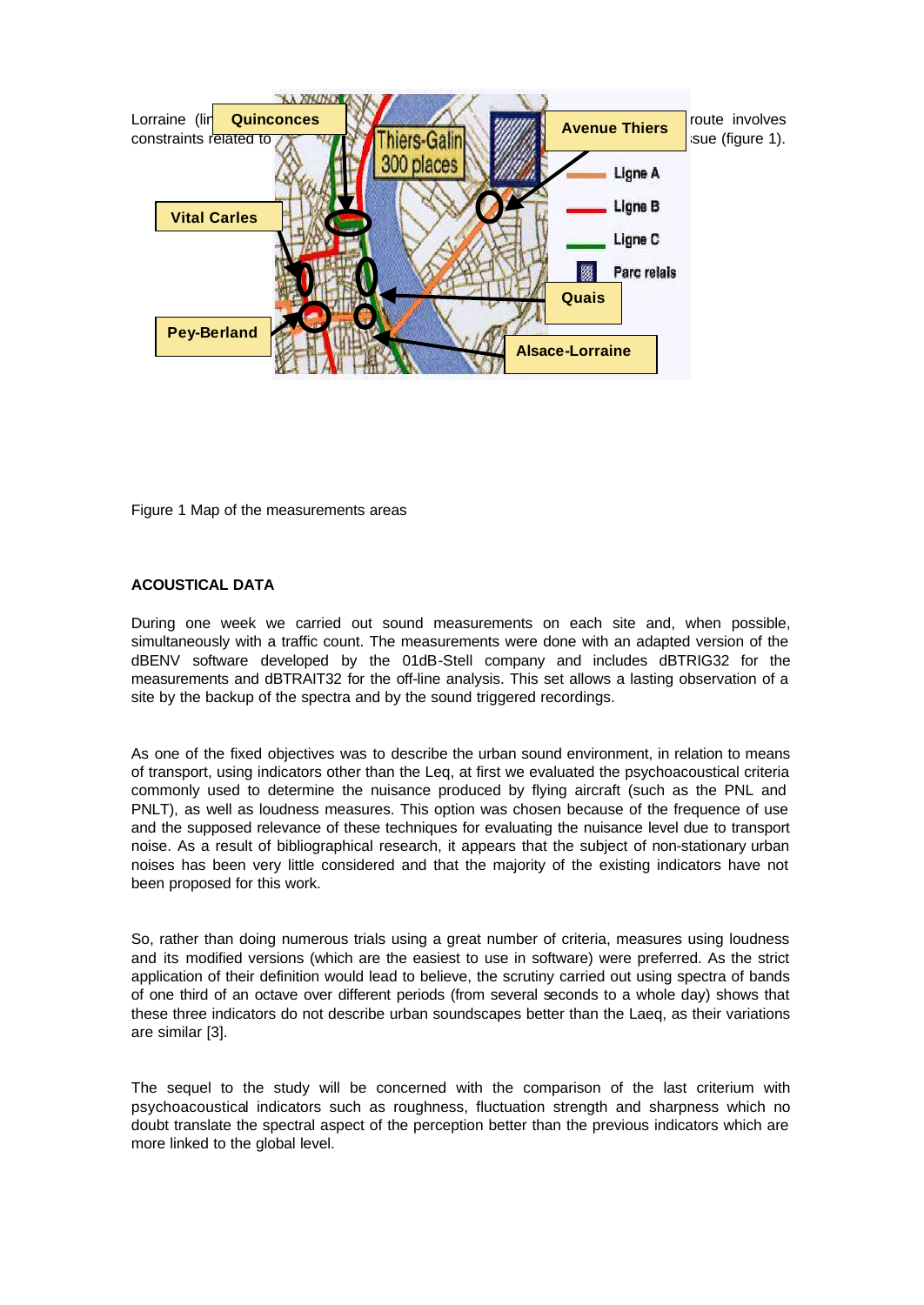During a second phase, the aim of this work is to relate the currently-used indicator (Laeq) to the characteristics typical of the urban environment. As the conditions of the propagation of sound energy are modified by the geometry, the dimensions, the topology and the façade materials, it is justifiable to select sites showing a great diversity of urban forms. Our attention was first given to morphological parameters for evaluating the role of the structure.

One can observe that for each site, no matter which day was studied, the spectral envelope has the same appearance at different times. This fact draws one to think that this is maybe the "mark" of the site.

With the aim of showing the relationship between the urban morphology and the acoustic data, we compared the spectra taken from different sites. A comparative study of the average spectrum, calculated from different days and weeks, confirms that Tuesdays and Thursdays are the most representative of the whole week. The following graphs correspond to the results recorded during :

a day representative of urban traffic (a Tuesday or Thursday) from 6am to 10pm a week, so as to even out the fluctuations in traffic (days, from 6am to 10pm)



Figure 2 Comparison of the spectral envelopes in accordance with the urban form

A modification in the shape of the spectra from one site to another, which appears in these graphs, seems to be linked to the urban form. For the Rue Vital-Carles and the Cours Alsace-Lorraine, which are canyon street, the spectral envelopes are very similar ; the differences may be due to differing road widths and façade heights. The Avenue Thiers is very large with two-storey façades, and presents a dissimilar spectrum. The last site is a very open space, little affected by traffic, and has a particular spectral spread.

As our object is to demonstrate the relationship between sound environment and urban structure, and thus to show the "acoustic image" of an urban space, something analogous to a "sound colour", a representation of the phenomenon similar to that of a sonogram is possible, to facilitate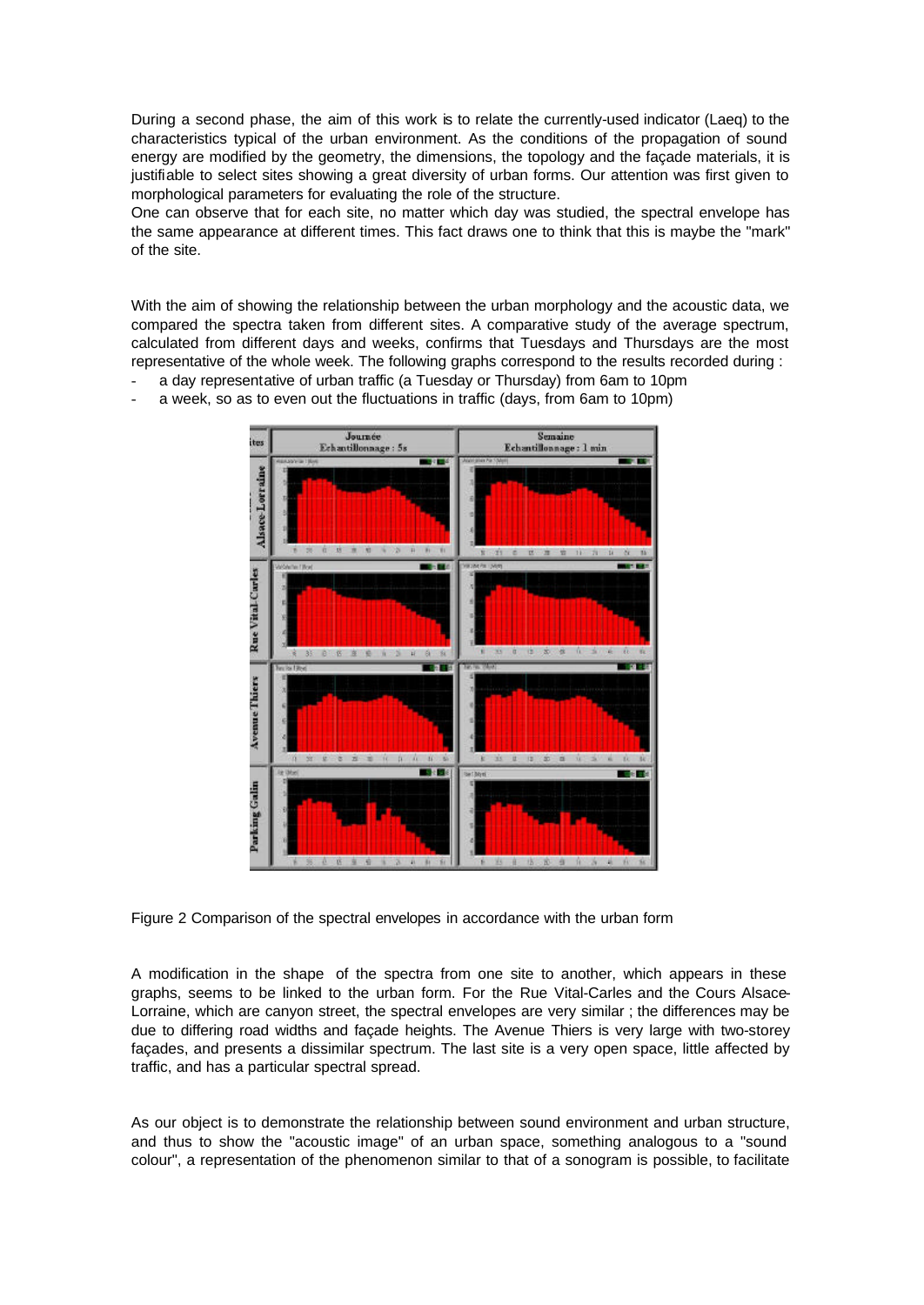the comparison between sites. The maps below (figure 3) give the Sunday spectra. They show the differences between the Galin car park and the three streets.

These demonstrations let the image of the background noise of the city show through : indeed, even when human activity is reduced, all sorts of noises are present, emerge and spread, "ringing out" through the roads and districts. Each site has its own influence on the soundscape, and thus on our perception.



Figure 3 Comparison of the Sunday's "acoustic image" (sonogram) for different urban form

### **ANALYSIS OF THE URBAN AREA'S MORPHOLOGY**

At this stage of the study, it appears indispensable to refine the analysis of the urban morphology, especially by going further than the description of the site simply with the geometrical and typological data such as the form of the street or the degree of openness of the space, for example. The composition of the façade (the nature of the materials and their distribution) and its cornice outline (allowing the definition of the relationships between smooth and rough surfaces) are deciding factors in the reconnaissance of the architectural style, especially by the participants in the urban project.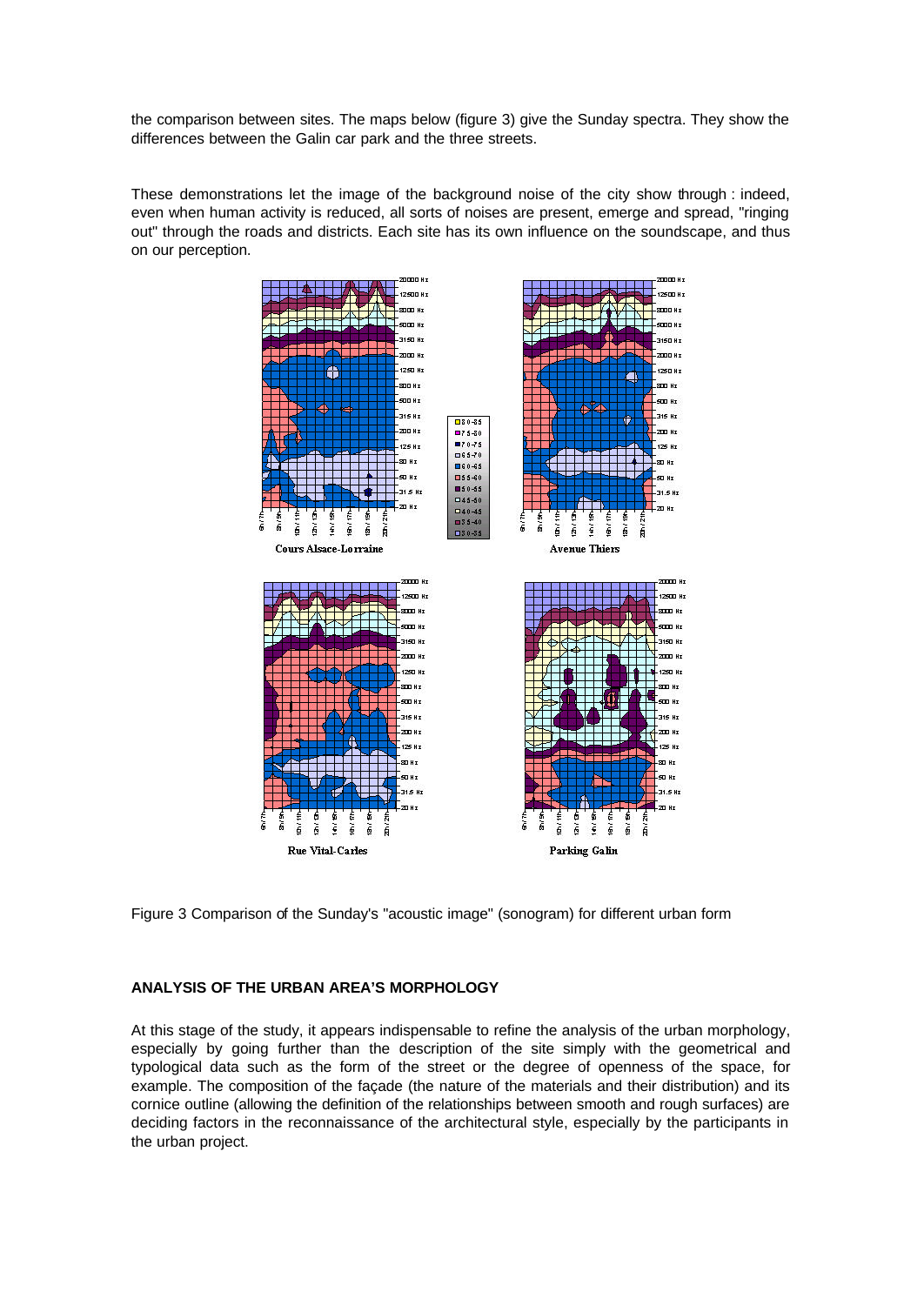The parameters that describe the urban form refer to the density of the urban tissue : they concern the domination of the public and semi-public spaces, the existence of a regular structure or not… The methods that permit to underline them depend on the evaluation on the different levels, from the "global" to the "local" of the photographic documents taken from different angles and of plans.

Our typo-morphological site analysis is made around the measuring point which means that the area is not bigger than the district. The for this analysis necessary data have to be measured in a readable way. That's why we used a portable photogrammetric system. This type of measuring is based on the topographical principle of the intersection of the points of view recorded by two photos : each detail of the object gives two images and the orientations in the space of the homologous beams of light are determined by the characteristics of the camera (focal, optical centre, distortion) and by the position of the images of the negatives. The fulcra measured and calculated as ordinates served to fix the size and orientation of the object in real space.

The used RolleiMetric system works with a semi-metrical camera. A measuring instrument for photographed space, this camera gives calibrated photos on which one sees reference points and homologous points. The analysis is computerised : after scanning, the shots are treated by a programme which orientates the perspective lines and calculates the spatial intersections. After adjustment of the readings the restored project is transferred in a \*. DXF format to CAO type programmes which give a 3D model of the space.

As well as giving the dimensions, this method has the advantage over the classic survey of recording on the photos a great quantity of information about the cornice outline of the façades, the appearance of the materials, the existence of architectural elements denoting "roughness", the irregularity of the surfaces in different scales. On the chosen sites one can verify a similarity between these "accidents" : the presence of balconies, windows with sculpted string courses, cutstone structures,…characteristic of Hausmann-style façades.

After processing all the photos, the edition of an Autocad file enables the reconstruction of a 3dimensional object (which is a model of the street) in which it is possible to allow for the simulation of the diffused reflection from the façades which is decisive in establishing the conditions of propagation ; We show in figure 4 drawn vues of the façades of the Cours Alsace-Lorraine at the level of the measuring-point.



Figure 4 Model of Cours d'Alsace-Lorraine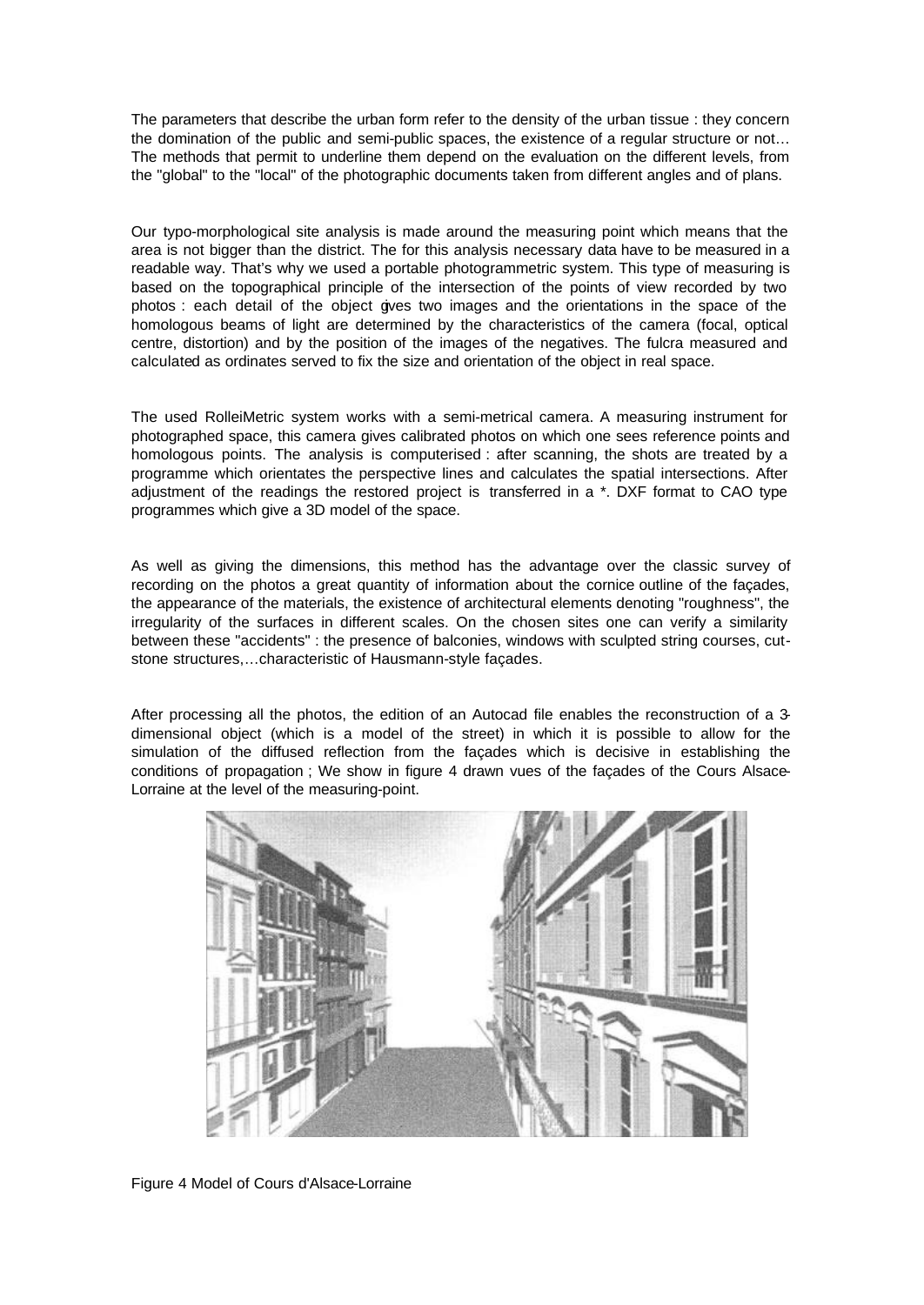#### **CONCLUSION**

The first phase of this research project allowed us, starting from a campaign of acoustic measurement at different sites with differing urban forms, to begin a system process in order to describe urban sound environments linked to surface transport.

It has been noted that the psychoacoustical indicators used for aircraft do not give any more complete information than the Laeq : it is necessary to develop, starting from spectra and sound recordings, a means of calculating the criteria which best translate the « spectral image » of the site, describing it with a sound « colour » as a function of its morphology.

The analysis of the urban morphology using photogrammetric data allows the description of the potential for diffusion of the façades (figure 5), and the construction of a model of the site in which it is possible to simulate sound phenomena, in order to proceed with a comparative study with the measurements and surveys.



In the end, the totality of the data gathered as the outcome of the multi-criterial analysis should serve to supply a tool to aid the decision linking town planning and sonority, in a form easily employable by the planners.

# **REFERENCES**

[1] Coll. d'auteurs. *A l'écoute d'une ville. Evaluation quantitative de la qualité du confort urbain vis à vis du bruit des transports.* Rapport final première phase PREDIT, GRECO-Bx / SCHS-Bx / 01dB-Stell / LTE-INRETS, (juin 2001).